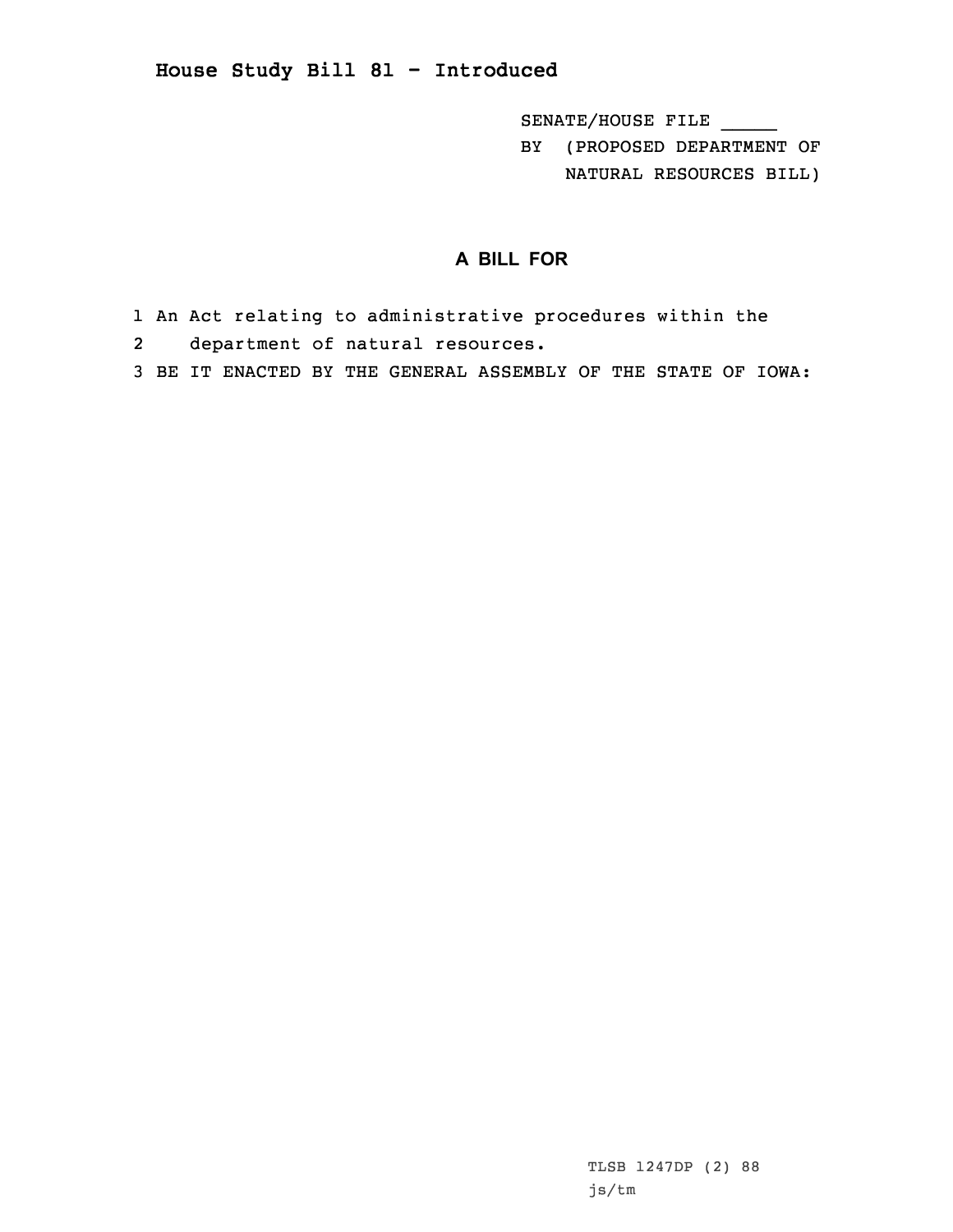1 DIVISION I 2 ADMINISTRATIVE APPEALS TIMELINE Section 1. NEW SECTION. **455B.110 Administrative appeal orders —— deadline.** 1. An order issued by the director or the department pursuant to authority granted in this chapter may be appealed, resulting in the scheduling of <sup>a</sup> contested case hearing as provided for in chapter 17A. The appeal must be received by the director within the applicable timeframe established in this section. If the appeal is not received within the applicable timeframe, the appeal is not timely and the order is final agency action. 2. For an entity that holds <sup>a</sup> permit issued by the department, an appeal must be received by the director within sixty days of the issuance of the order to the address of the entity identified in the permit and the address of the responsible party listed in the permit, if any. 3. For an entity that is required to maintain <sup>a</sup> registered agent or <sup>a</sup> registered office in the state and does not hold <sup>a</sup> permit issued by the department, an appeal must be received by the director within sixty days of the issuance of the order to the official registered agent address on file with the secretary of state. 24 4. For any other entity or party, an appeal must be received by the director within sixty days of issuance to the last known 26 address. 5. For the purposes of this section, the date of issuance of an order by the director or the department is the postmarked date that the order is sent by the department to the registered agent or party by certified mail. For the purposes of this section, the date of receipt by the director is the postmarked date that the appeal was sent to the director. Sec. 2. Section 455B.138, subsection 1, Code 2019, is amended to read as follows: 1. When the director has evidence that <sup>a</sup> violation of

 $-1-$ 

LSB 1247DP (2) 88 js/tm 1/7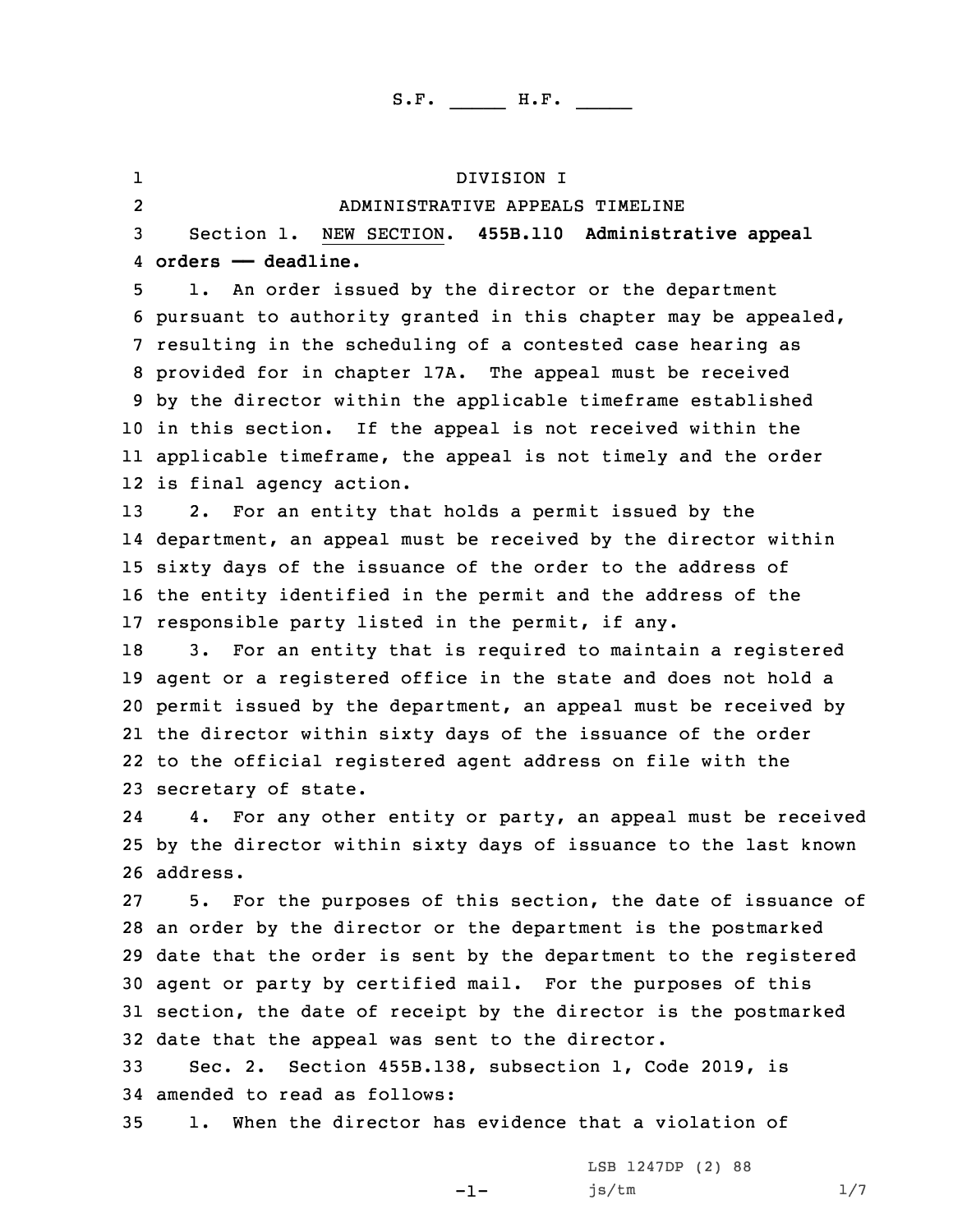any provision of division II of this [chapter](https://www.legis.iowa.gov/docs/code/2019/455B.pdf) or chapter 459, subchapter II, or rule, standard or permit established or issued under [division](https://www.legis.iowa.gov/docs/code/2019/455B.pdf) II or chapter 459, [subchapter](https://www.legis.iowa.gov/docs/code/2019/459.pdf) II, has occurred, the director shall notify the alleged violator and, by informal negotiation, attempt to resolve the problem. If the negotiations fail to resolve the problem within <sup>a</sup> reasonable period of time, the director shall issue an order directing the violator to prevent, abate or control the emissions or air pollution involved. The order shall prescribe the date by which the violation shall cease and may prescribe timetables for necessary action to prevent, abate or control the emissions of air pollution. The order may be appealed to the commission. The applicable timeframes for the issuance and appeal of the order are defined in section 455B.110.

15 Sec. 3. Section 455B.175, subsection 1, paragraph a, Code 16 2019, is amended to read as follows:

 *a.* The director may issue an order directing the person to desist in the practice which constitutes the violation or to take such corrective action as may be necessary to ensure that the violation will cease. The person to whom such order is issued may cause to be commenced <sup>a</sup> contested case within the meaning of the Iowa administrative procedure Act, chapter 23 17A, by filing with the director within thirty days a notice of appeal to the commission. The applicable timeframes for the issuance and appeal of the order are defined in section 455B.110. On appeal the commission may affirm, modify or vacate the order of the director; or

28 Sec. 4. Section 455B.279, subsection 1, Code 2019, is 29 amended to read as follows:

30 1. The director may issue any order necessary to secure 31 compliance with or prevent <sup>a</sup> violation of this part or the 32 rules adopted pursuant to this part. Within thirty days of 33 issuance, the The order may be appealed to the commission by 34 filing <sup>a</sup> notice of appeal with the director. The appeal shall 35 be conducted as a contested case pursuant to [chapter](https://www.legis.iowa.gov/docs/code/2019/17A.pdf) 17A and

 $-2-$ 

LSB 1247DP (2) 88 js/tm 2/7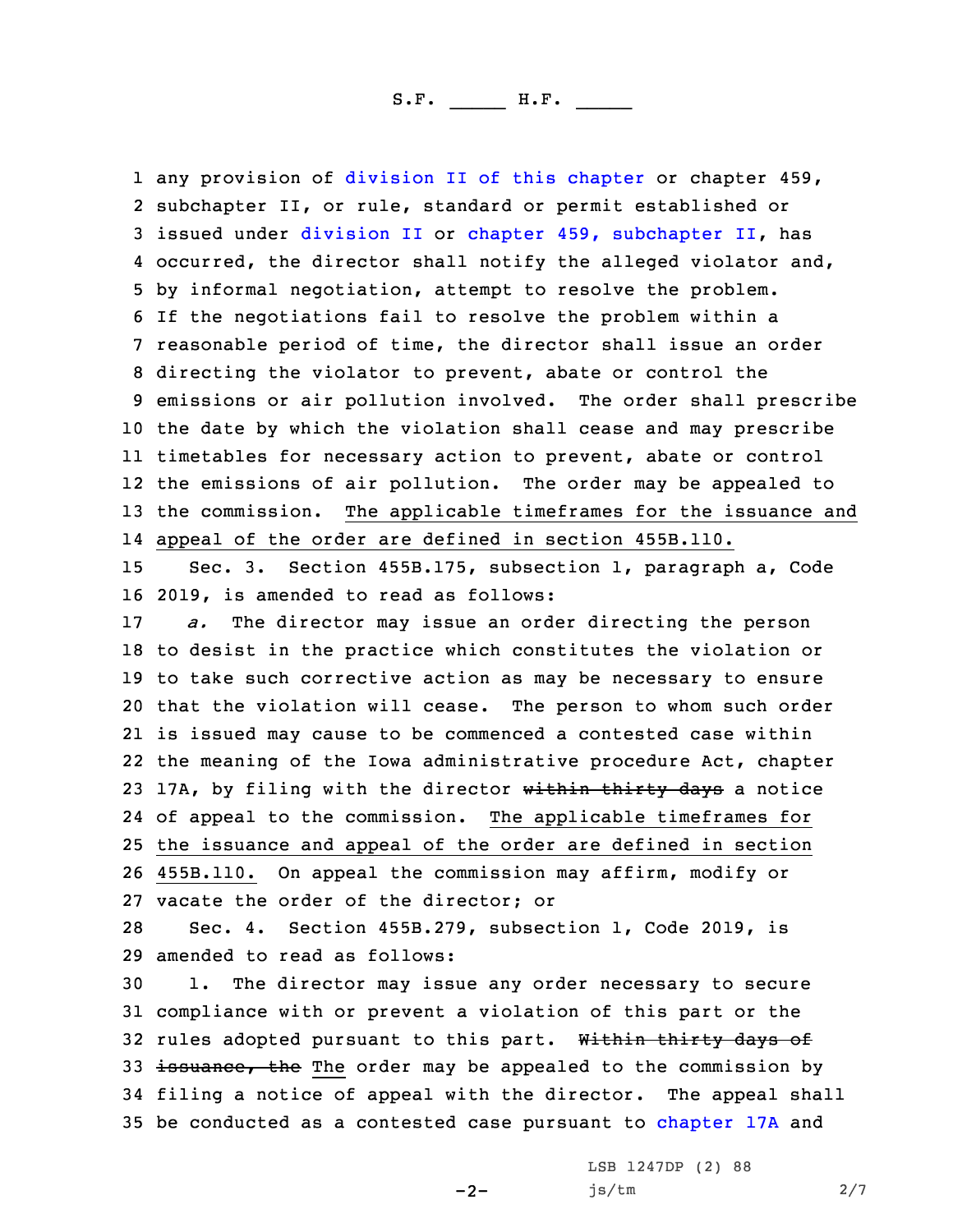the commission may affirm, modify, or revoke the order. The department may request legal services as required from the attorney general, including any legal proceeding necessary to obtain compliance with this part and rules and orders issued under this part. The applicable timeframes for the issuance and appeal of an order are defined in section 455B.110.

7 Sec. 5. Section 455B.308, Code 2019, is amended to read as 8 follows:

9 **455B.308 Appeal from order.**

 Any person aggrieved by an order of the director may appeal the order by filing <sup>a</sup> written notice of appeal with the 12 director <del>within thirty days of the issuance of the order</del> in accordance with section 455B.110. The director shall schedule <sup>a</sup> hearing for the purpose of hearing the arguments of the aggrieved person within thirty days of the filing of the notice of appeal. The hearing may be held before the commission or its designee. <sup>A</sup> complete record shall be made of the proceedings. The director shall issue the findings in writing to the aggrieved person within thirty days of the conclusion of the hearing. Judicial review may be sought of actions of the commission in accordance with the terms of the Iowa administrative procedure Act, [chapter](https://www.legis.iowa.gov/docs/code/2019/17A.pdf) 17A. Notwithstanding the terms of the Act, petitions for judicial review may be filed in the district court of the county where the acts in issue occurred.

26 Sec. 6. Section 455B.476, subsection 1, Code 2019, is 27 amended to read as follows:

 1. If there is substantial evidence that <sup>a</sup> person has violated or is violating <sup>a</sup> provision of this part or <sup>a</sup> rule adopted under this part the director may issue an order directing the person to desist in the practice which constitutes the violation, and to take corrective action as necessary to ensure that the violation will cease, and may impose appropriate administrative penalties pursuant to section 455B.109. The person to whom the order is issued may appeal

 $-3-$ 

LSB 1247DP (2) 88 js/tm 3/7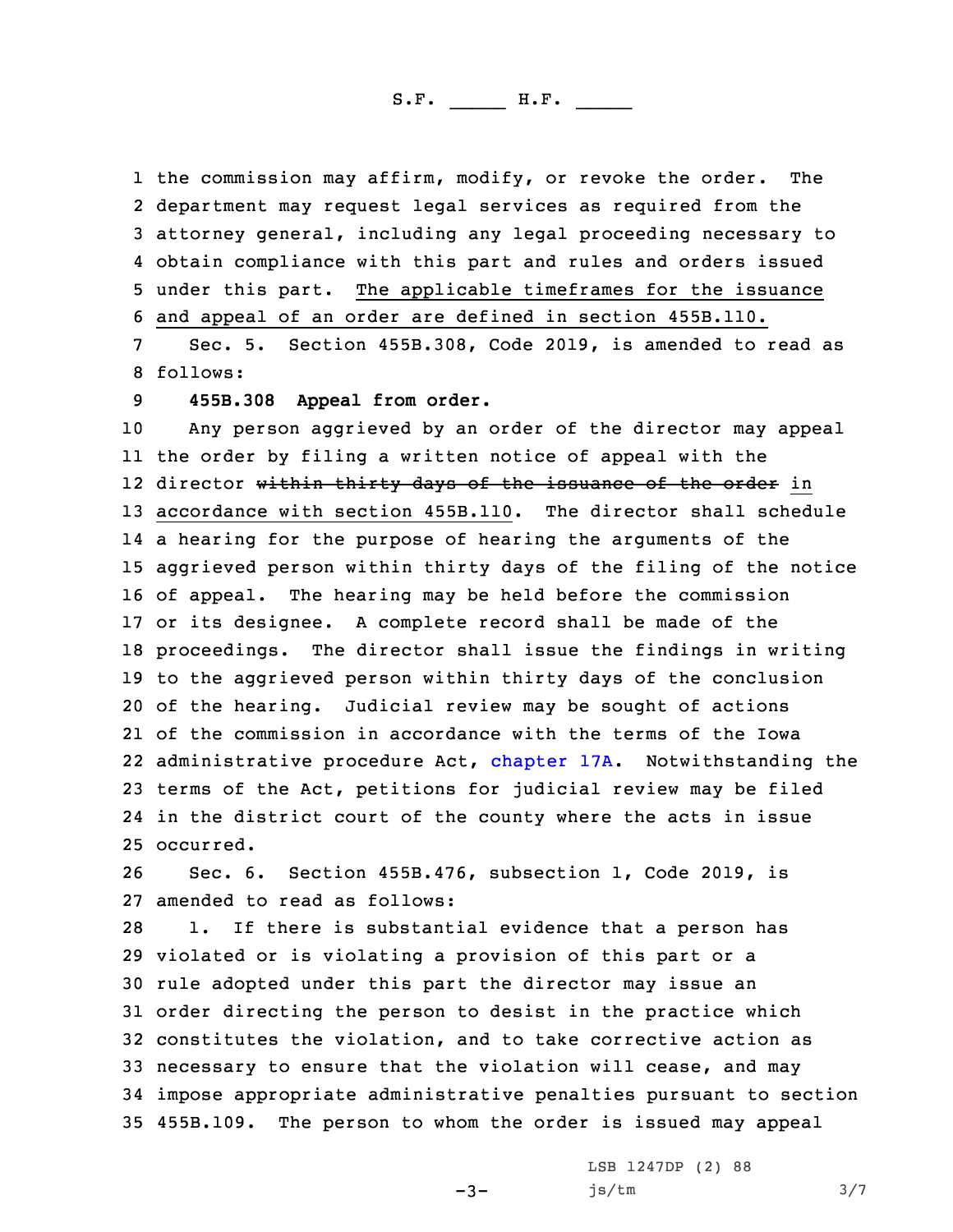the order to the commission as provided in [chapter](https://www.legis.iowa.gov/docs/code/2019/17A.pdf) 17A. On appeal, the commission may affirm, modify or vacate the order of the director. The applicable timeframes for the issuance and appeal of the order are defined in section 455B.110. Sec. 7. Section 455D.23, Code 2019, is amended to read as

6 follows:

 **455D.23 Administrative enforcement —— compliance orders.** The director may issue any order necessary to secure compliance with or prevent <sup>a</sup> violation of the provisions of this chapter or any rule adopted or permit or order issued pursuant to this [chapter](https://www.legis.iowa.gov/docs/code/2019/455D.pdf). Any order issued to enforce section 455D.4A may include <sup>a</sup> requirement to remove and properly dispose of materials being accumulated speculatively from <sup>a</sup> property and impose costs and penalties as determined by the department by rule. The person to whom such compliance order is issued may cause to be commenced <sup>a</sup> contested case within the 17 meaning of [chapter](https://www.legis.iowa.gov/docs/code/2019/17A.pdf) 17A by filing within thirty days a notice 18 of appeal to the commission. On appeal, the commission may affirm, modify, or vacate the order of the director. The applicable timeframes for the issuance and appeal of the order are defined in section 455B.110.

22 Sec. 8. Section 458A.11, subsection 2, Code 2019, is amended 23 to read as follows:

24 2. An order or amendment of an order, except in an emergency, shall not be made by the department without <sup>a</sup> public hearing upon at least ten days' notice. The public hearing shall be held at the time and place prescribed by the department, and any interested person is entitled to be heard. The applicable timeframes for the issuance and appeal of the order are defined in section 455B.110. DIVISION II ADMINISTRATIVE CHANGES FOR WASTE DISPOSAL SYSTEMS AND PUBLIC WATER SUPPLY SYSTEMS Sec. 9. Section 455B.183, subsection 1, paragraph c, Code 2019, is amended to read as follows:

LSB 1247DP (2) 88

js/tm 4/7

 $-4-$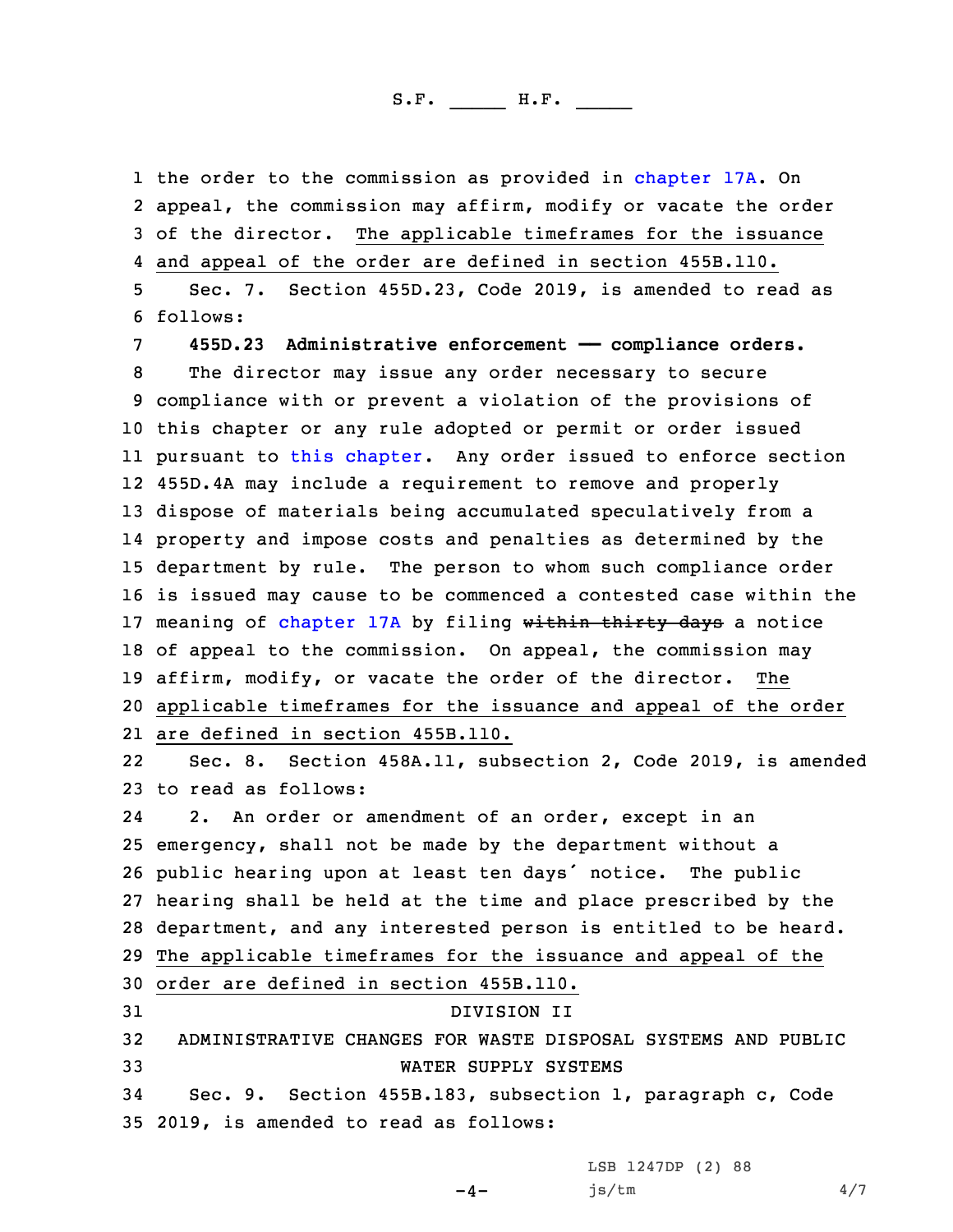1 *c.* The operation of any waste disposal system or public water supply system or any part of or extension or addition 3 to the system. This provision paragraph does not apply to <sup>a</sup> pretreatment system, the effluent of which is to be discharged directly to another disposal system for final treatment and disposal; <sup>a</sup> semipublic sewage disposal system, the construction of which has been approved by the department 8 and which that does not discharge into a water of the state; 9 or a private sewage disposal system which that does not discharge into <sup>a</sup> water of the state. The commission may adopt additional exemptions for <sup>a</sup> class of disposal systems that do not discharge into <sup>a</sup> water of the state or waive the permit requirement for an individual system that does not discharge into <sup>a</sup> water of the state. The commission shall consider the volume, location, frequency, and nature of disposal from <sup>a</sup> system or class of systems before granting <sup>a</sup> waiver or exemption. Sludge from <sup>a</sup> semipublic or private sewage disposal system shall be disposed of in accordance with the 19 rules adopted by the department pursuant to [chapter](https://www.legis.iowa.gov/docs/code/2019/17A.pdf) 17A. The exemption of this paragraph shall not apply to any industrial waste discharges. 22 Sec. 10. Section 455B.265, subsection 5, Code 2019, is amended to read as follows:

24 5. Prior to the issuance of <sup>a</sup> new permit or modification 25 of <sup>a</sup> permit under this [section](https://www.legis.iowa.gov/docs/code/2019/455B.265.pdf) to <sup>a</sup> community public water 26 supply, the department shall publish <sup>a</sup> notice of recommendation 27 to grant <sup>a</sup> permit. The notice shall include <sup>a</sup> brief summary 28 of the proposed permit and shall be published in a newspaper 29 of general circulation within the county of the proposed 30 water source as provided in [section](https://www.legis.iowa.gov/docs/code/2019/618.3.pdf) 618.3. If the newspaper 31 of general circulation is not the newspaper of the nearest 32 locality to the proposed water source that publishes a 33 newspaper, the notice shall also be published in the newspaper 34 of the nearest locality to the proposed water source that 35 publishes <sup>a</sup> newspaper and the department may charge the

LSB 1247DP (2) 88

 $-5-$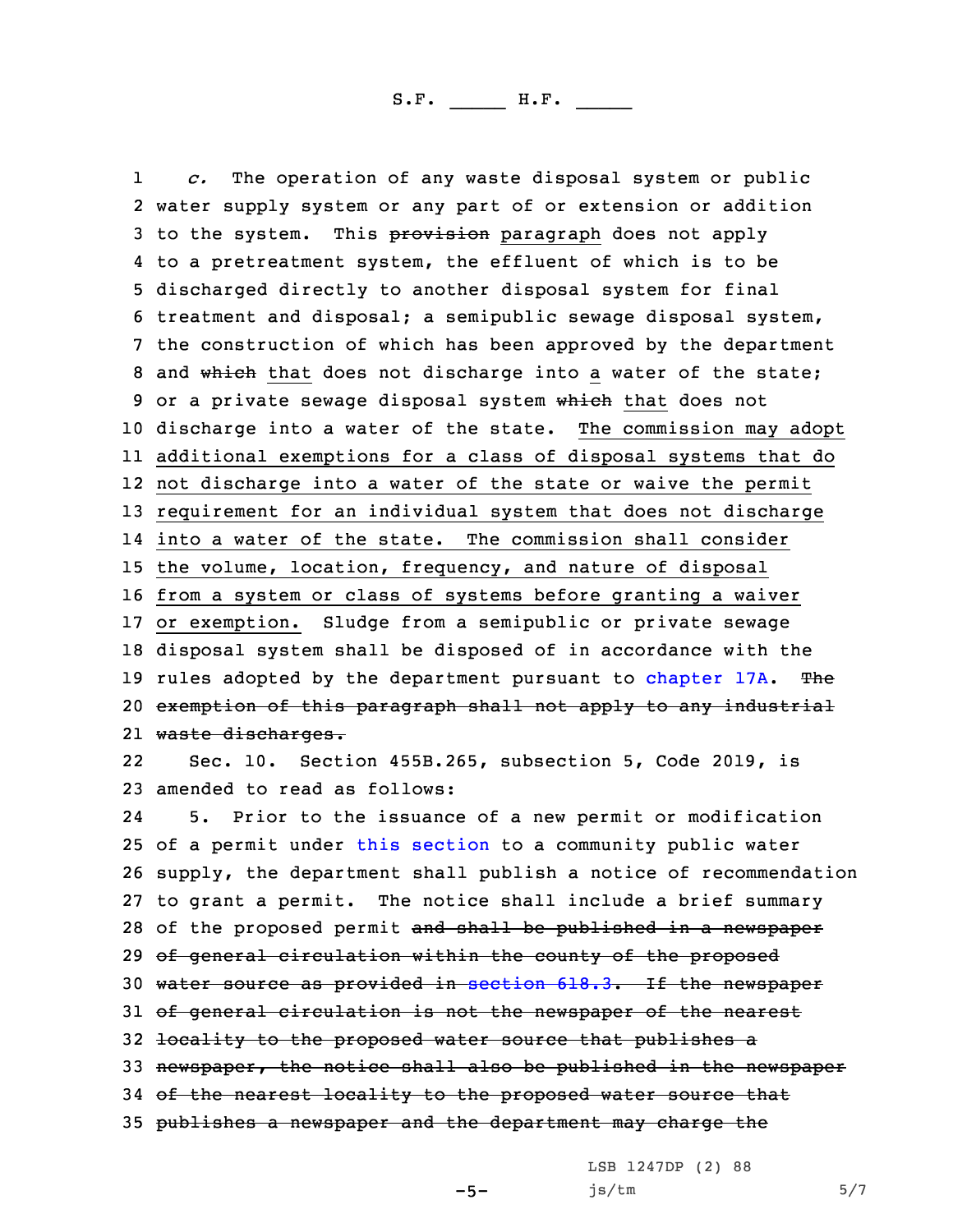applicant for the expenses associated with publishing the notice in the second newspaper. Sec. 11. Section 455B.265, subsection 6, paragraphs <sup>a</sup> and c, Code 2019, are amended to read as follows: *a.* The amount of <sup>a</sup> fee shall be based on the department's reasonable cost of reviewing applications, issuing permits, ensuring compliance with the terms of the permits, and resolving water interference complaints. The commission shall calculate the fees to produce total revenues of not more than 10 five hundred thousand dollars for each fiscal year $\tau$  commencing with the fiscal year beginning July 1, 2009, and ending June 30, 2010. *c.* The commission shall annually review the amount of moneys generated by the fees, the balance in the water use permit 15 fund, and the anticipated expenses for the succeeding fiscal 16 <del>year</del> years. EXPLANATION **The inclusion of this explanation does not constitute agreement with the explanation's substance by the members of the general assembly.** This bill affects administrative procedures within the department of natural resources. 22 Division <sup>I</sup> of the bill creates <sup>a</sup> 60-day period during which an entity may appeal an order issued by the director or the department pursuant to the department's authority in Iowa Code chapter 455B. The start of the 60-day period is contingent on what type of entity seeks an appeal. Division <sup>I</sup> makes conforming changes throughout Iowa Code chapter 455B. The issuance and appeal of an order pursuant to Iowa Code chapters 455D (waste volume reduction and recycling) and 458A (oil, gas, and other minerals) also conform to the new 60-day period. Division II of the bill allows the department to exempt from permit requirements <sup>a</sup> class of waste disposal systems that do not discharge into water of the state and are not currently exempt. Division II also allows the department to waive the permit requirement of an individual system that does

 $-6-$ 

LSB 1247DP (2) 88 js/tm 6/7